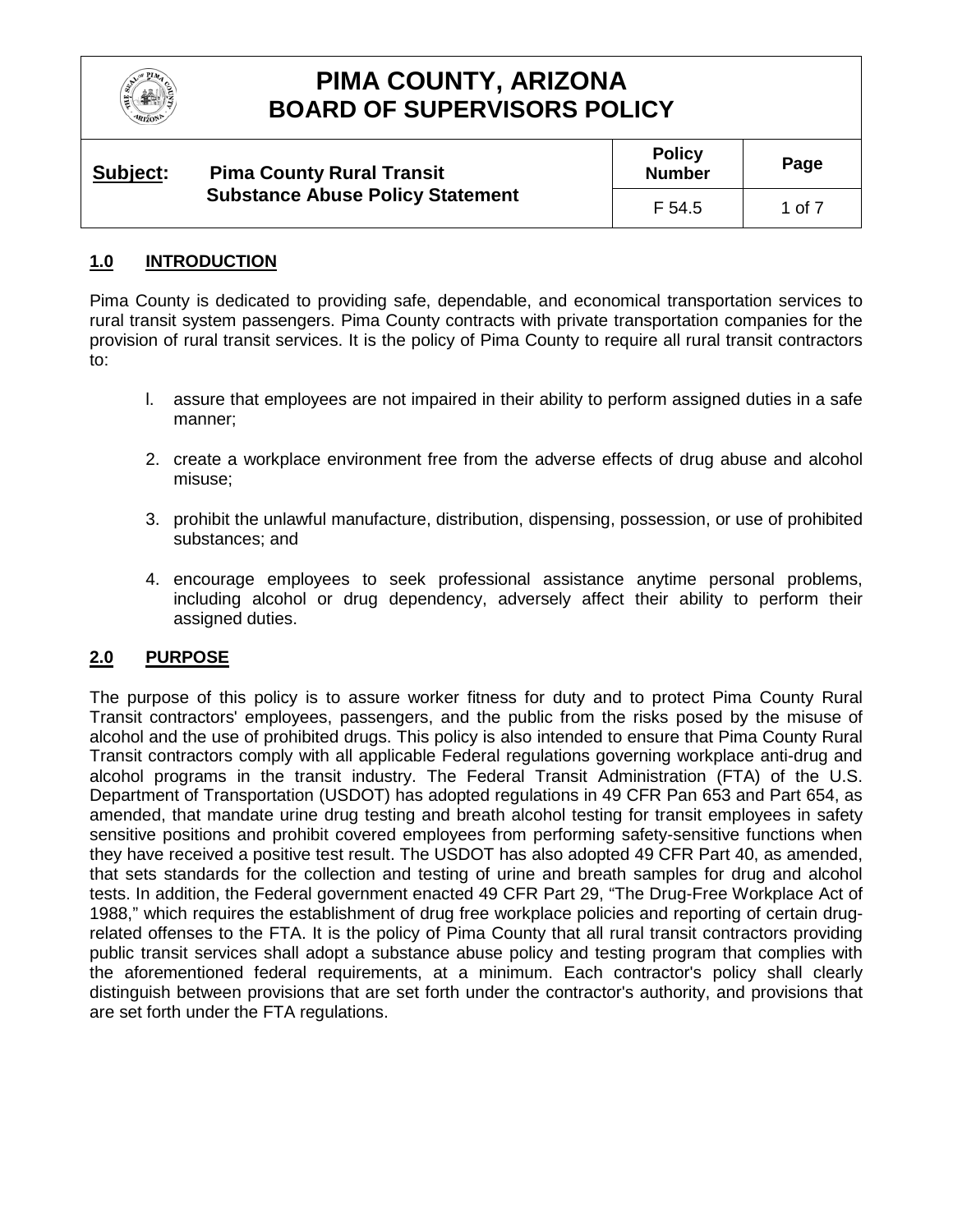

| Subject: | <b>Pima County Rural Transit</b><br><b>Substance Abuse Policy Statement</b> | <b>Policy</b><br><b>Number</b> | Page   |
|----------|-----------------------------------------------------------------------------|--------------------------------|--------|
|          |                                                                             | F 54.5                         | 2 of 7 |

## **3.0 APPLICABILITY**

This policy applies to all contractors providing rural transit services in the Ajo, Marana, San Xavier, and Tucson Estates service areas. Each contractor's policy shall list safety-sensitive positions funded by the Pima County Rural Transit contract and shall include the names of the employees occupying those positions. The list shall be maintained current at all times during the term of the contract.

A safety-sensitive function is any duty related to the safe operation of rural transit service. Examples of safety-sensitive duties include but are not limited to: the operation of a revenue service vehicle (whether or not the vehicle is in revenue service); dispatch; maintenance of revenue service vehicle or equipment used in revenue service; security personnel who carry firearms; and supervisors who could perform any of the aforementioned duties.

## **4.0 MINIMUM POLICY REQUIREMENTS FOR RURAL TRANSIT CONTRACTORS**

The following requirements, at a minimum, must be reflected in all rural transit contractors' drug and alcohol policies required pursuant to this policy:

### **4.1 PROHIBITED SUBSTANCES**

Prohibited substances addressed by this policy under FTA regulations are: Marijuana, amphetamines, opiates, phencyclidine (PCP), and cocaine. Illegal use includes use of any illegal drug, misuse of legally prescribed drugs, use of illegally obtained prescription drugs, and misuse of alcohol.

#### **4.1.1 Illegally Used Controlled Substances or Drugs Defined**

Any illegal drug or any substance identified in Schedules I through V of Section 202 of the Controlled Substance Act (21 U.S.C.812), and as further defined by 21 CFR 1300.11 through 1300.15. This includes, but is not limited to: Marijuana, amphetamines, opiates, phencyclidine (PCP), and cocaine, as well as any drug not approved for medical use by the US Drug Enforcement Administration or the US Food and Drug Administration.

## **4.1.2 Legal Drugs**

The appropriate use of legally prescribed drugs and non-prescription medications is not prohibited. However, the use of any substance which carries a warning label that indicates that mental functioning, motor skills, or judgement may be adversely affected must be reported to supervisory personnel and medical advice must be sought by the employee, as appropriate, before performing work-related duties. The employee shall make the physician aware that the employee performs safety-sensitive duties and request alternative medication that will not adversely affect his/her skills. If no alternative medication is available, the employee shall be removed from service under the Pima County Rural Transit contract until he/she has completed treatment or discontinued using the medication.

A legally prescribed drug means that the individual has a prescription or other written approval from a physician for the use of a drug appropriate for a medical condition and used in the course of medical treatment. It must include the patient's name, the name of the substance, quantity/amount to be taken, and the period of authorization. The misuse or abuse of legal drugs while performing transit business is prohibited.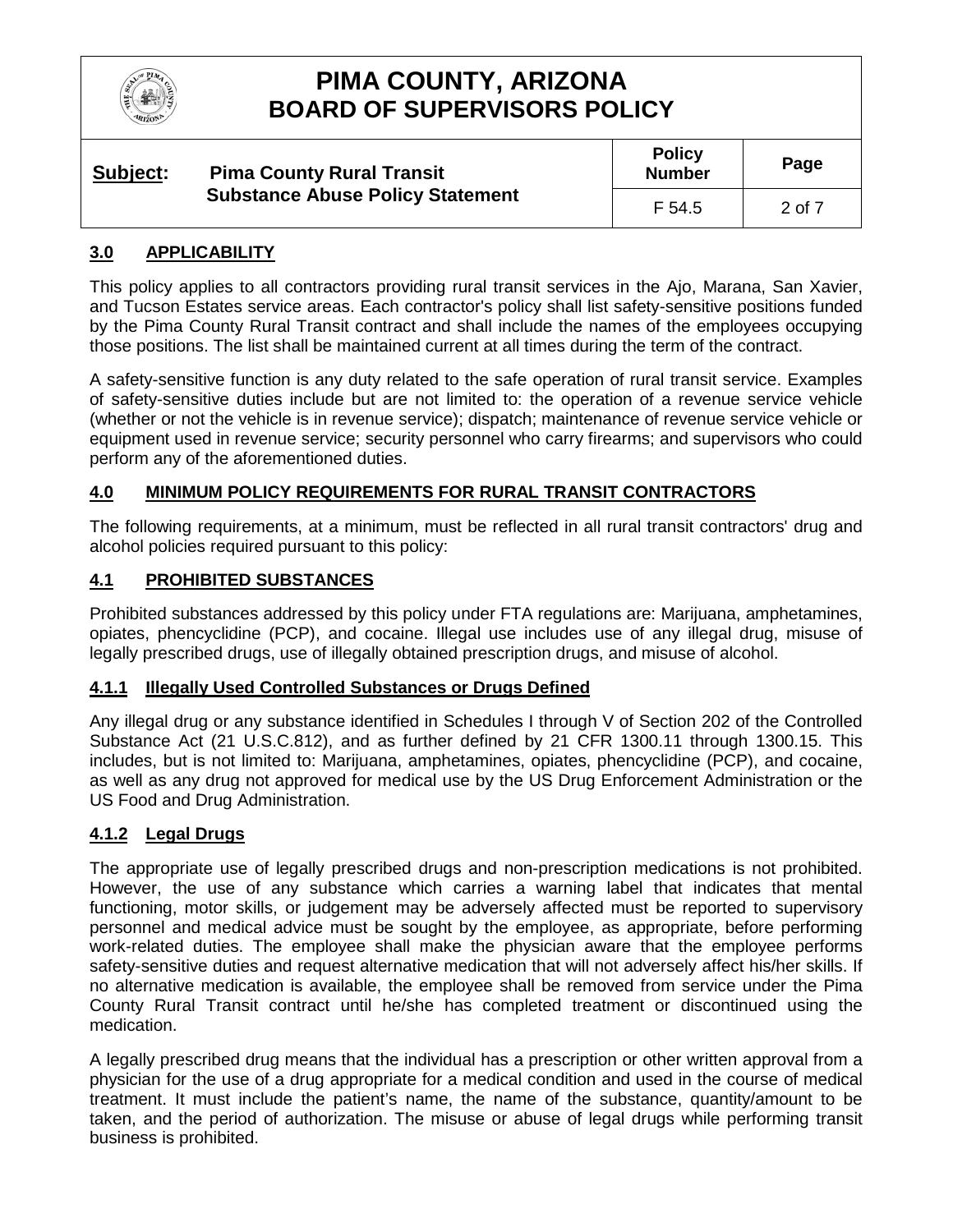

| Subject: | <b>Pima County Rural Transit</b><br><b>Substance Abuse Policy Statement</b> | <b>Policy</b><br><b>Number</b> | Page   |
|----------|-----------------------------------------------------------------------------|--------------------------------|--------|
|          |                                                                             | F 54.5                         | 3 of 7 |

## **4.1.3 Alcohol**

The use of beverages containing alcohol or substances including medications, mouthwash, food, candy, or any other substance such that alcohol is present in the body while performing transit business is prohibited. The concentration of alcohol is expressed in terms of grams of alcohol per 210 liters of breath as measured by a certified evidential breath testing device.

## **4.2 PROHIBITED CONDUCT**

## **4.2.1 Manufacture, Trafficking, Possession, and Use**

The contractors' substance abuse policy shall notify covered employees that they are prohibited from engaging in the unlawful manufacture, distribution, dispensing, possession, or use of controlled substances on the contractor's premises, in transit vehicles, in uniform, or while on transit business. The policy shall specifically state the consequences for persons who violate this provision, i.e. suspension or termination. Law enforcement shall be notified, as appropriate, where criminal activity is suspected.

### **4.2.2 Alcohol Use**

No safety-sensitive employee shall report for duty or remain on duty when his/her ability to perform assigned safety-sensitive functions is adversely affected by alcohol. Breath alcohol concentration greater than 0.02 is prohibited. Alcohol consumption is prohibited during the following conditions: four (4) hours prior to reporting for duty; while on duty; eight hours after an accident or until tested; or when the employee is scheduled to be on-call.

#### **4.2.3 Intoxication/Under the Influence**

A supervisor who is trained to detect the signs and symptoms of drug and alcohol abuse, who reasonably concludes that an employee may be intoxicated or under the influence of a prohibited substance shall refer the employee for evaluation as specified in Section 4.3.3B of this policy.

A drug or alcohol test is considered positive if the individual is found to have a confirmed, quantifiable presence of a prohibited substance in the body above the minimum threshold defined in 49 CFR Part 40, as amended or if the individual refuses to take a test as defined in section 4.2.4 of this policy.

The contractor shall remove from further service under the Pima County Rural Transit contract, any employee who receives a confirmed positive test result for alcohol, of 0.02 or greater. The contractor's policy shall specify that employees whose alcohol concentration levels are verified to be over 0.02 but under 0.04 shall be immediately removed from their safety-sensitive duties. The policy shall further specify one of the following options: The employee shall not be allowed to perform safety-sensitive duties for a minimum of eight hours; or until they have been retested and the results are under 0.02. However, if the retesting option is chosen, the contractor's policy shall determine and state the number of tests to be conducted and over what span of time, and where the employee will wait during this testing time frame. Test results of 0.04 or greater are considered a violation of the FTA rules, and this policy. The contractor's policy shall identify specific consequences for a positive alcohol test result of 0.04 or greater, i.e. suspension or termination.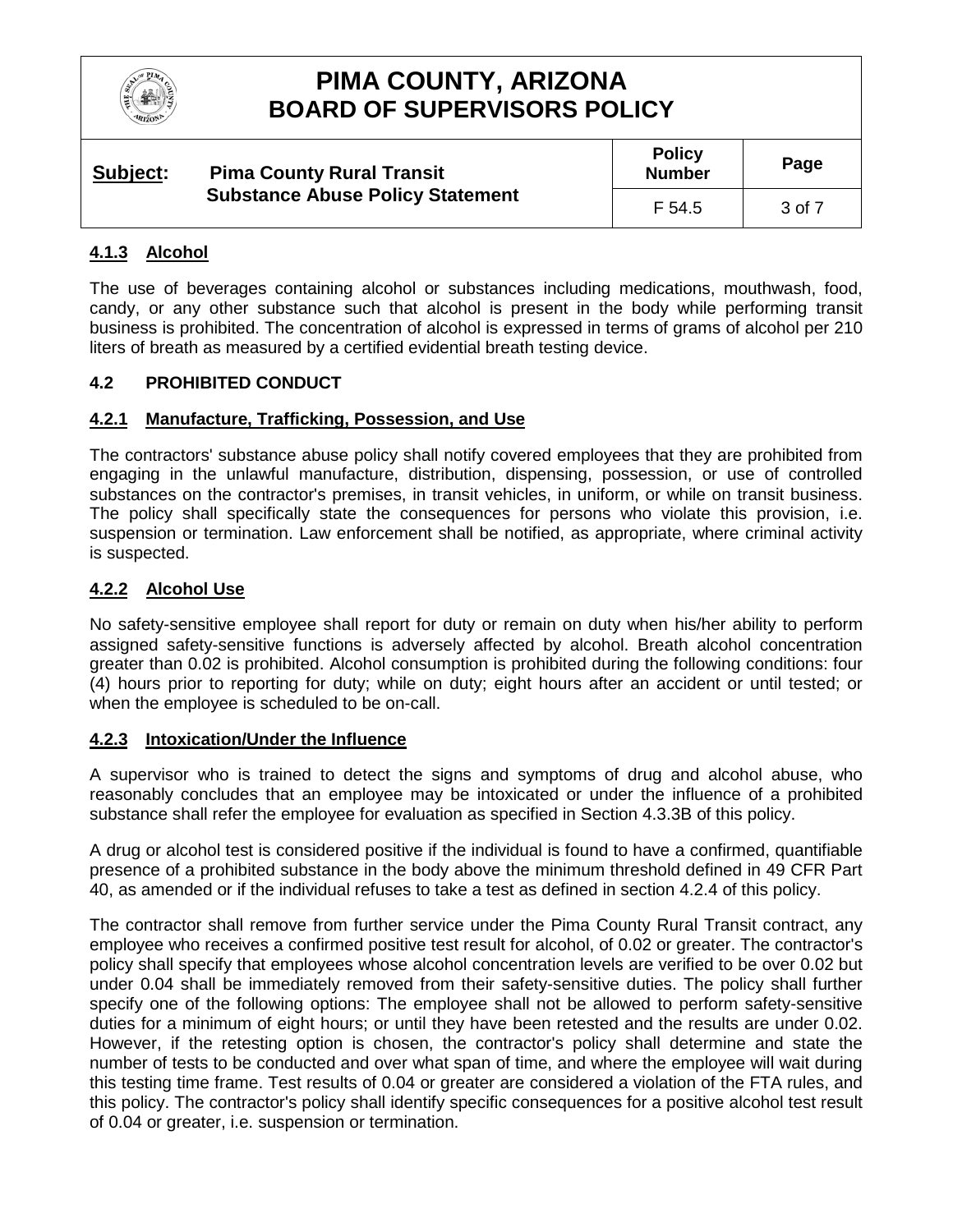

#### **Subject: Pima County Rural Transit Substance Abuse Policy Statement Policy Number Page** F 54.5  $\vert$  4 of 7

The contractor shall remove from further service under the Pima County Rural Transit contract, any employee who receives a confirmed positive test result for drugs. The contractor's policy shall identify specific consequences for a positive drug test, i.e. termination or suspension.

Any covered employee that has a confirmed positive drug or alcohol test shall be informed of the educational and rehabilitation programs available. The employee will be provided with the name, address, and phone number of a Substance Abuse Professional (SAP) and encouraged to meet with the SAP for an assessment.

## **4.2.4 Compliance with Testing Requirements - Refusals**

All contractors shall notify their safety-sensitive employees providing services for Pima County Rural Transit that they are required to comply with the FTA regulation as a condition of being hired and of continued employment. Employees who refuse to take the tests will be treated as having had a positive alcohol test result of 0.04 or greater and/or a positive drug test. Behavior which constitutes a refusal is as follows:

- 1. refusal to take a test;
- 2. failure to appear for a test in the time allotted when sent by the contractor;
- 3. the inability to provide sufficient volume of urine sample or breath sample without a valid medical explanation. A medical condition can not be used as a continued excuse for the inability to be tested. The contractor's policy shall call for remediation of the medical condition within a specified period of time. Failure to do so, or if remediation is not possible, the individual will be prohibited from performing safety sensitive functions;
- 4. tampering with or attempting to adulterate the specimen or the collection procedure; or
- 5. leaving the scene of an accident without a valid reason before the tests have been conducted.

#### **4.2.5 Treatment Requirements**

The contractors shall encourage all employees to make use of the available resources for the treatment of alcohol misuse and drug abuse problems. The contractor shall provide the name and phone number of at least one agency providing those types of resources.

The contractor shall state whether or not they have an employee assistance program (EAP), and if so, shall provide information regarding the EAP to the employees.

## **4.2.6 Notifying the Transit System of a Criminal Drug Conviction**

Pima County Rural Transit contractors shall include in their policy the requirement that all covered employees shall notify their employer of any criminal drug statute conviction for a violation occurring in the workplace within five days after such conviction. The contractor shall specify consequences for failure to comply with this provision, i.e. termination of the employee or other disciplinary action.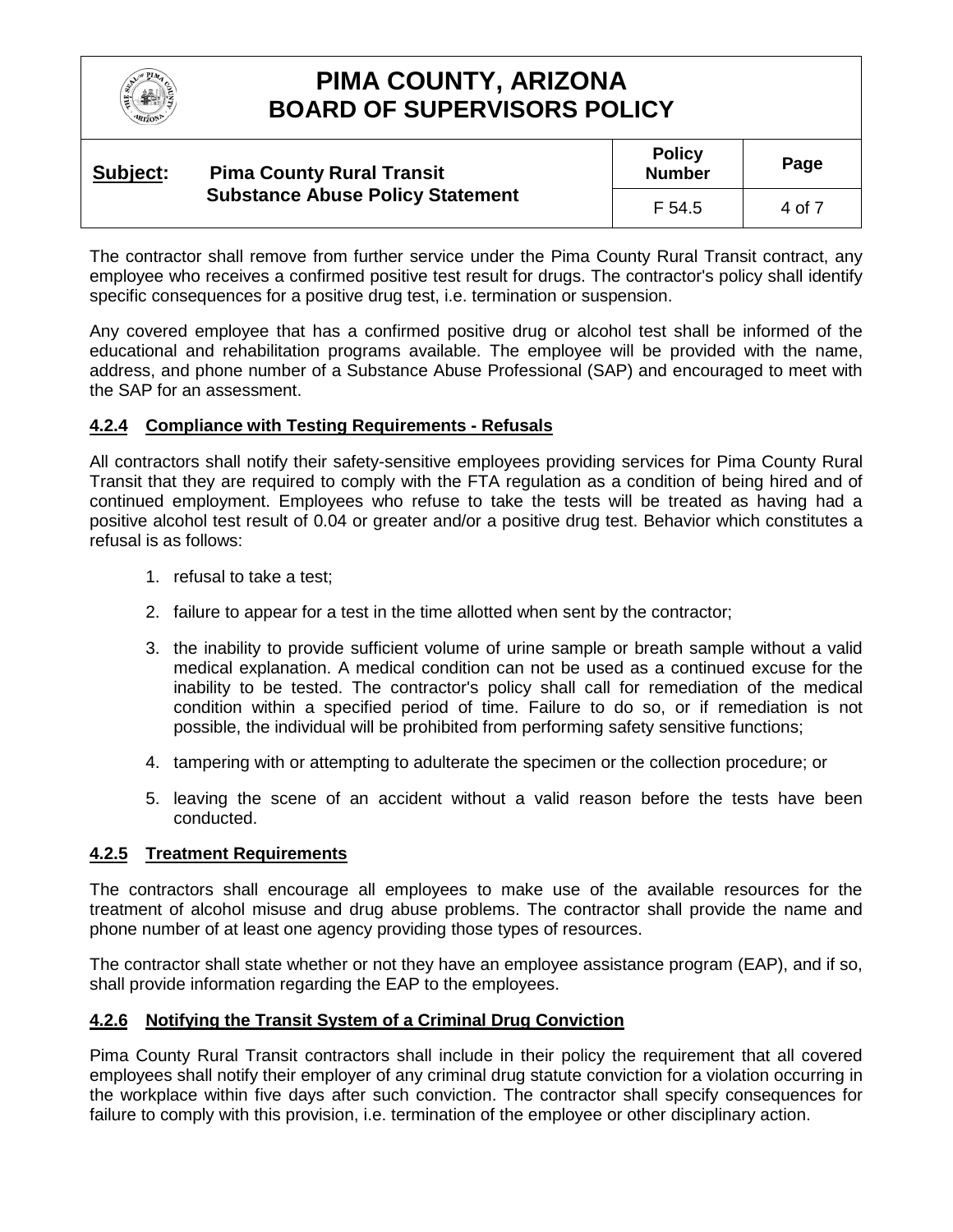

| Subject: | <b>Pima County Rural Transit</b><br><b>Substance Abuse Policy Statement</b> | <b>Policy</b><br><b>Number</b> | Page   |
|----------|-----------------------------------------------------------------------------|--------------------------------|--------|
|          |                                                                             | F 54.5                         | 5 of 7 |

## **4.3 TESTING PROCEDURES**

Contractors shall ensure that analytical urine drug testing and breath testing for alcohol are conducted as required by Federal regulations. Testing shall be conducted in a manner to assure the highest degree of accuracy and reliability and using techniques, collection sites, and equipment consistent with the procedures put forth in 49 CFR Part 40, as amended.

## **4.3.1 Drug Test Procedures**

The drugs that will be tested for under FTA requirements are marijuana, cocaine, opiates, amphetamines, and phencyclidine (PCP). The laboratory facilities evaluating the drug tests must be certified by the U.S. Department of Health and Human Services (DHHS). Contractors shall select a DHHS certified laboratory from the most current list of such laboratories as published in the *Federal Register*.

### **4.3.2 Alcohol Testing Procedures**

Tests for breath alcohol concentration will be conducted utilizing a National Highway Traffic Safety Administration (NHTSA) approved evidential breath testing device (EBT) operated by a certified, trained Breath Alcohol Technician (BAT). All procedures shall be conducted in accordance with standards set forth in 49 CFR Part 40.

## **4.3.3 Conditions for Testing**

#### A. Pre-employment/pre-duty testing

The contractor's policy shall require that all safety-sensitive position applicants shall undergo urine drug testing immediately upon the direction of the personnel department or person authorized to hire. Receipt by the contractor of a negative drug test result is required prior to employment. An offer of employment will be made only if the test is negative. Any employee transferring into a safety-sensitive position must have a drug test prior to performing those duties. The contractor's policy shall also address drug testing for any covered employee who has been off work for more than a specified period of time (e.g. illness, workman's compensation, etc.).

#### B. Reasonable Suspicion Testing

The contractor's policy shall require that all safety-sensitive employees working under the Pima County Rural Transit contract may be subject to a fitness for duty evaluation consisting of both a drug and alcohol test when there has been specific, observed, articulable evidence by a supervisor trained in detecting drug and alcohol symptoms. A reasonable suspicion referral for testing will be made on the basis of documented objective facts and circumstances which are consistent with the short-term symptoms of substance abuse and alcohol misuse. A referral for testing is not an accusation, but rather a means to obtain objective data to determine whether or not the employee is under the influence of a prohibited substance. Examples of signs for a reasonable suspicion referral could include, but are not limited to the following:

- 1. physical signs and symptoms consistent with prohibited substance use;
- 2. evidence of the manufacture, distribution, dispensing, possession, or use of controlled substances, drugs, alcohol on transit property or while on duty;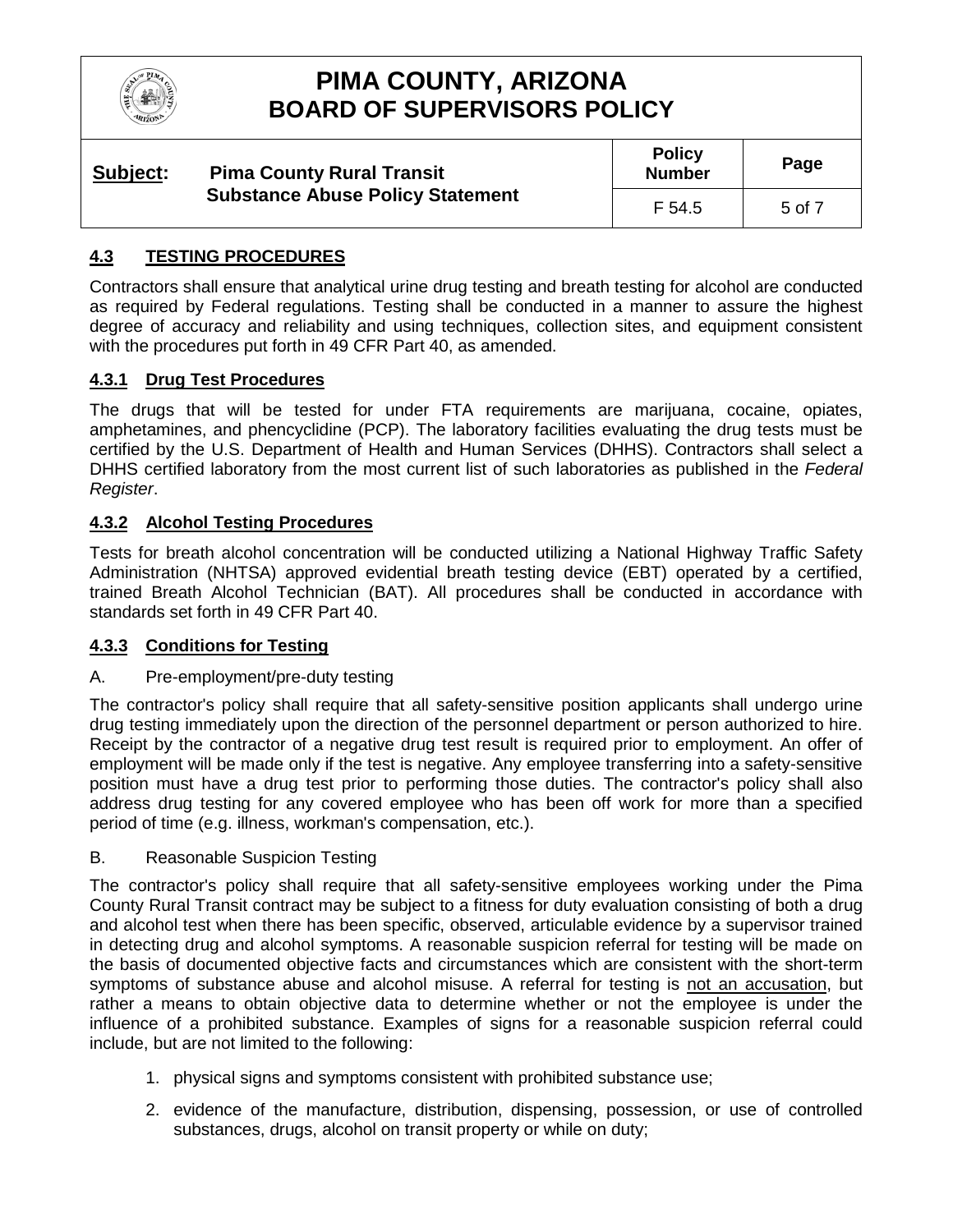

#### **Subject: Pima County Rural Transit Substance Abuse Policy Statement**

**Policy Number Page** F 54.5 6 of 7

3. occurrence of a serious or potentially serious non-vehicle accident that may have been caused by prohibited substance abuse or alcohol misuse; and

4. fights (defined as physical contact) and/or assaults or flagrant disregard of others and appropriate operating procedures.

Reasonable suspicion referrals must be made only by a supervisor who is trained to detect the signs and symptoms of drug and alcohol misuse and who reasonably concludes that an employee may be unfit to perform his/her duties. This includes referrals for subordinate employees or other supervisors/managers covered by the contractor's policy.

## C. Post-Accident Testing

The contractor's policy shall require that any driver and employee on the vehicle at the time of the accident will be required to undergo drug and alcohol testing if they are involved in a vehicle accident with a contractor's vehicle regardless of whether or not the vehicle is in revenue service under the Pima County Rural Transit contract at the time of the accident. If the contractor maintains its own vehicles, mechanics are also subject to testing after an accident if the vehicle just came out of maintenance and/or it is determined that the mechanic(s) could have contributed to the accident through a failure to perform a procedure or perform a procedure correctly. Testing will be mandatory under the following conditions:

- 1. accidents that result in a fatality; or
- 2. non-fatal accidents where the driver is issued a citation for a moving violation
	- a. If the accident produces injuries that require transportation to a medical facility; or
	- b. If the vehicle incurs disabling damage as a result of the accident which requires it to be towed, or if to move the vehicle causes more damage than if towed.

Following an accident, the driver and other appropriate employees in safety-sensitive positions that could have contributed to the accident will be tested within two hours of the accident, but not to exceed eight hours for the alcohol test and 32 hours for the drug testing. Any safety-sensitive employee involved in the accident can not use alcohol for eight hours following the accident or until he/she has undergone a post accident test. Any covered employee who leaves the scene of the accident without justifiable reason prior to submission to drug and alcohol testing will be considered to have refused the test and therefore the tests will be considered positive. The employee is then subject to the consequences of positive tests stated in the contractor's and Pima County Rural Transit's policy. Justifiable reasons are as follows: to be treated for an injury; when directed by law enforcement personnel; or to secure emergency response personnel assistance at the accident scene.

D. Random Testing

The contractor's policy shall require that employees in safety-sensitive positions be subjected to random, unannounced testing. The selection of the safety-sensitive employees for random testing will be made by a computer generated scientifically valid method that only identifies an individual by a number. The random selection method ensures that each covered employee will have an equal chance of being selected each time selections are made. 50% of the average number of employees in the covered random pool will be tested annually for drugs and 25% of the average number of employees in the covered pool will be